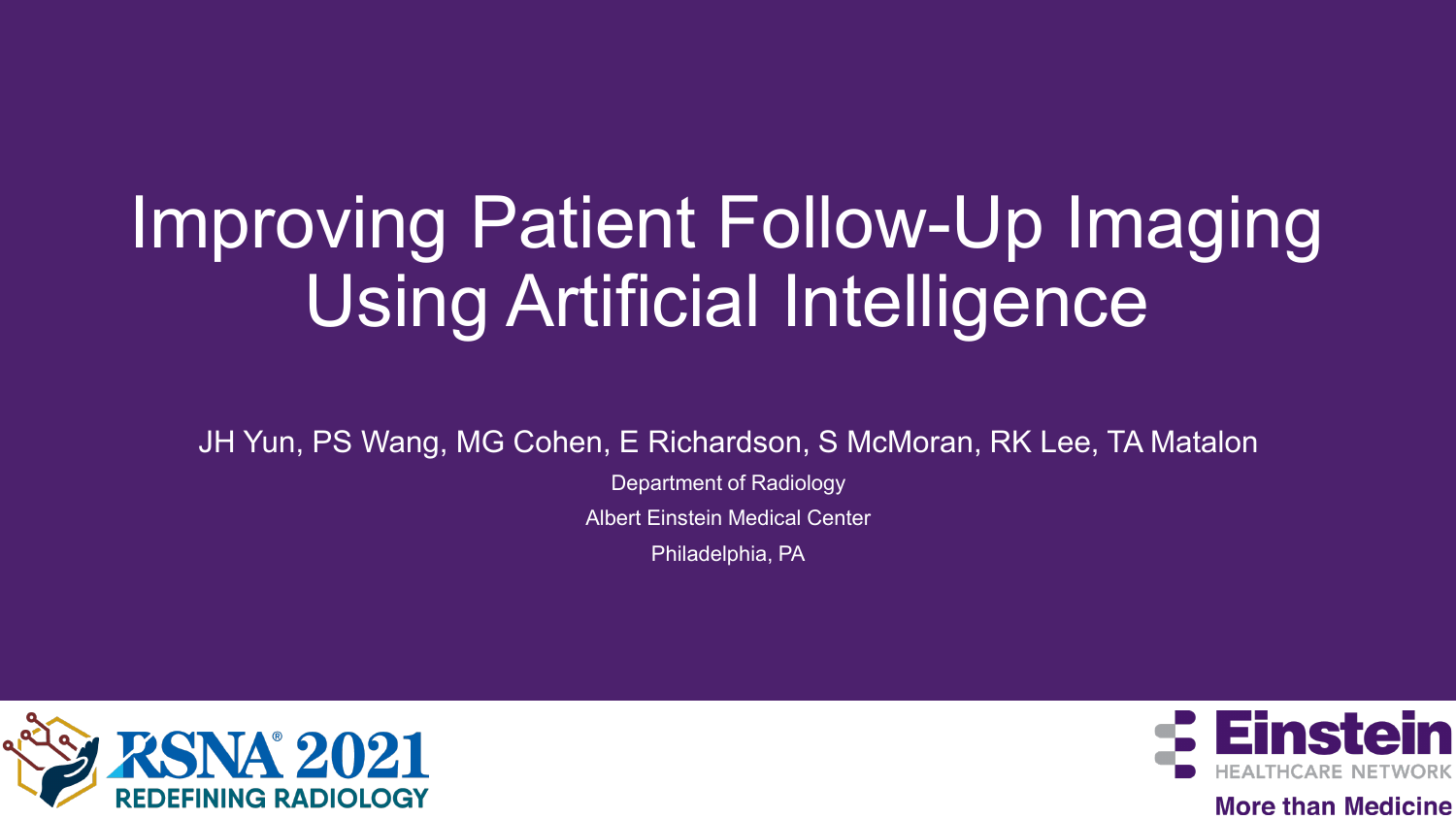#### Financial Disclosures

None.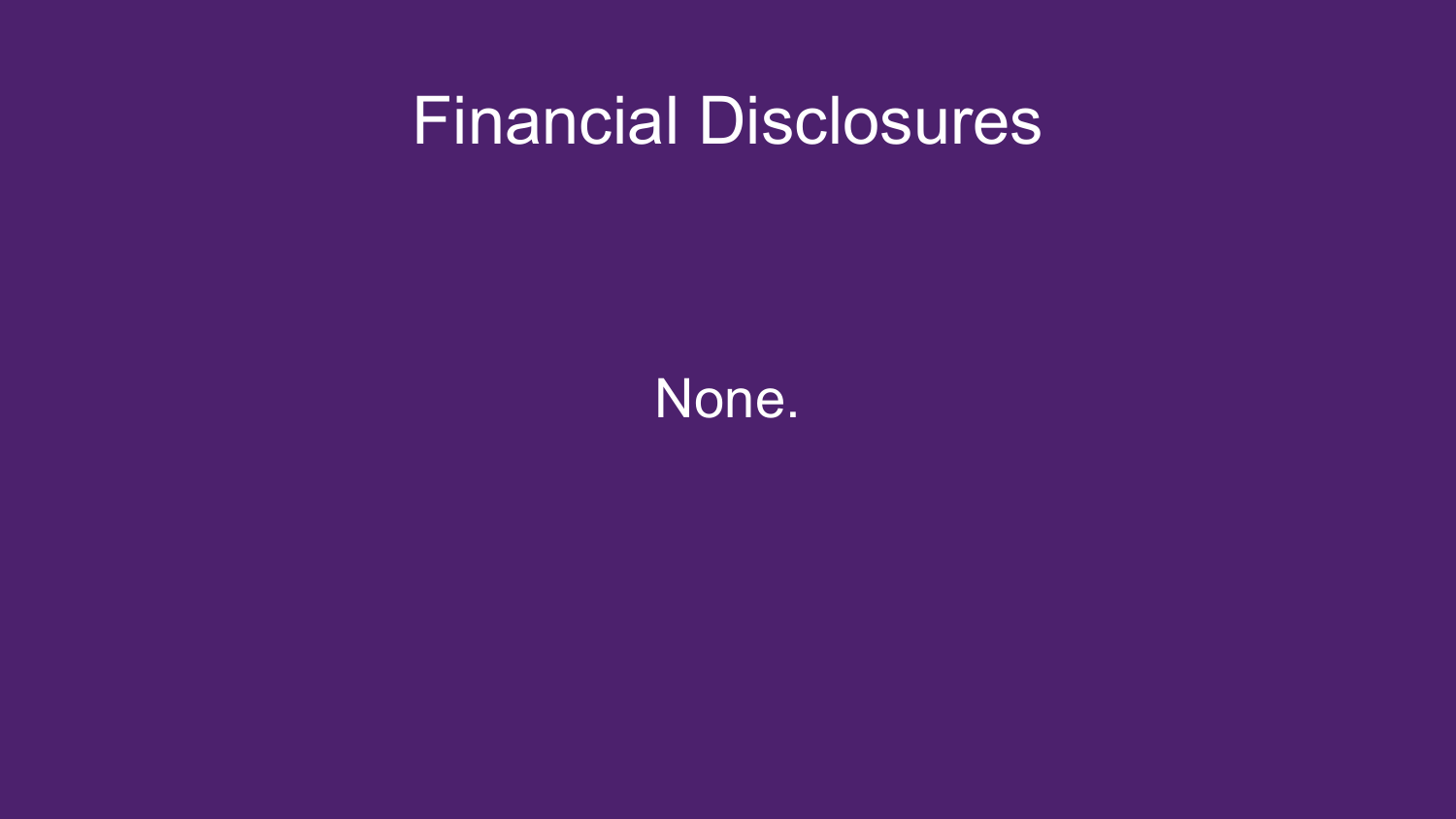## Background

Why recommend follow-up imaging?

- Monitor interval change versus stability
- Characterize abnormalities
- Ensure resolution of disease  $\bullet$
- Improve outcomes with earlier diagnosis  $\bullet$

Adverse risks of failing to comply:

- $\cdot$  Delayed treatment
- 
- Poor patient outcomes<br>Additional unnecessary testing
- Lost revenue
- $\mathsf{Log}$  and  $\mathsf{Log}$  for  $\mathsf{Mod}$

Previously existing compliance analysis of **Einstein radiology reports with pulmonary** nodule follow-up recommendations

24% adherence rate  $\otimes$ 

...and beyond **Einstein?** 

> 12% of potential malignancies not followed up appropriately<sup>7</sup>

> 35% non-adherence rate of follow-up imaging recommendations<sup>4</sup>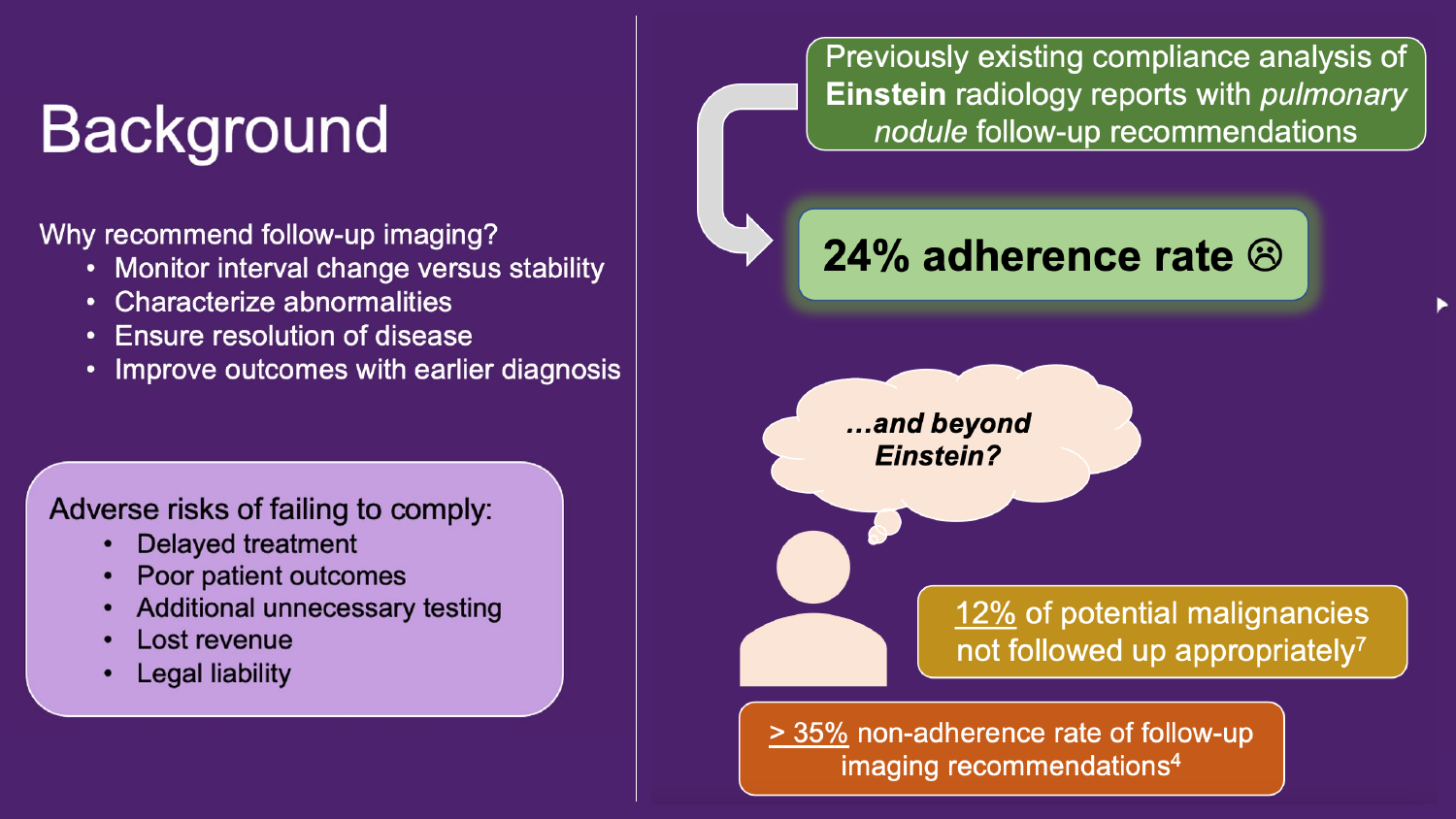## **Objective**

To improve patient compliance rates for follow-up imaging recommendations by implementing a natural language processing (NLP) algorithm and a tracking and reminder system that:

- identifies patients who require follow-up imaging based on radiology reports
- organizes follow-up recommendations by due date
- reminds patients of due or overdue recommendations







*is to incorporate as much automation as possible, particularly due to the lack of a nurse navigator.*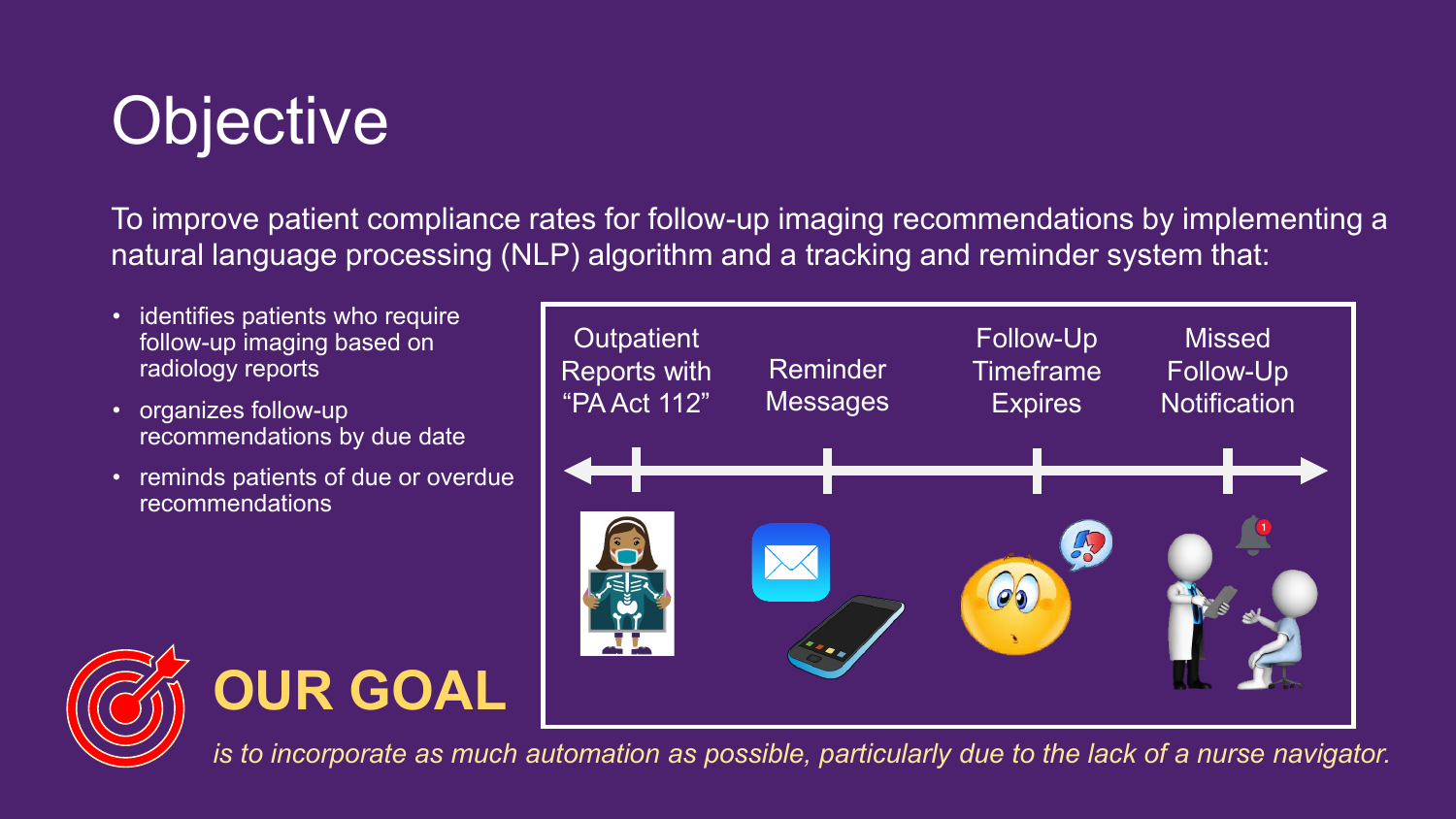#### **Methods**

- All outpatient diagnostic radiology reports at our institution from January 1, 2020 through April 30, 2021 that generated an Act 112 notification
- Reports processed through a NLP algorithm (Within Health, Brooklyn, NY) to determine the following:
	- Recommended radiologic examination (modality & anatomy)
	- Recommendation due date
		- Specified in the report
		- Assumed to be 3 months from the date of the examination if no time interval was provided
- Compliance Range: defined in accordance with the American College of Radiology (ACR) as the period that begins 30 days before and ends 60 days after the due date
- Expiration Date: defined as 60 days after the due date
- Deemed compliant if recommendations with completed follow-up examinations fell within the compliance range
- Automated tracking and reminder system (Within Health, Brooklyn, NY) to determine if follow-up imaging was scheduled or completed

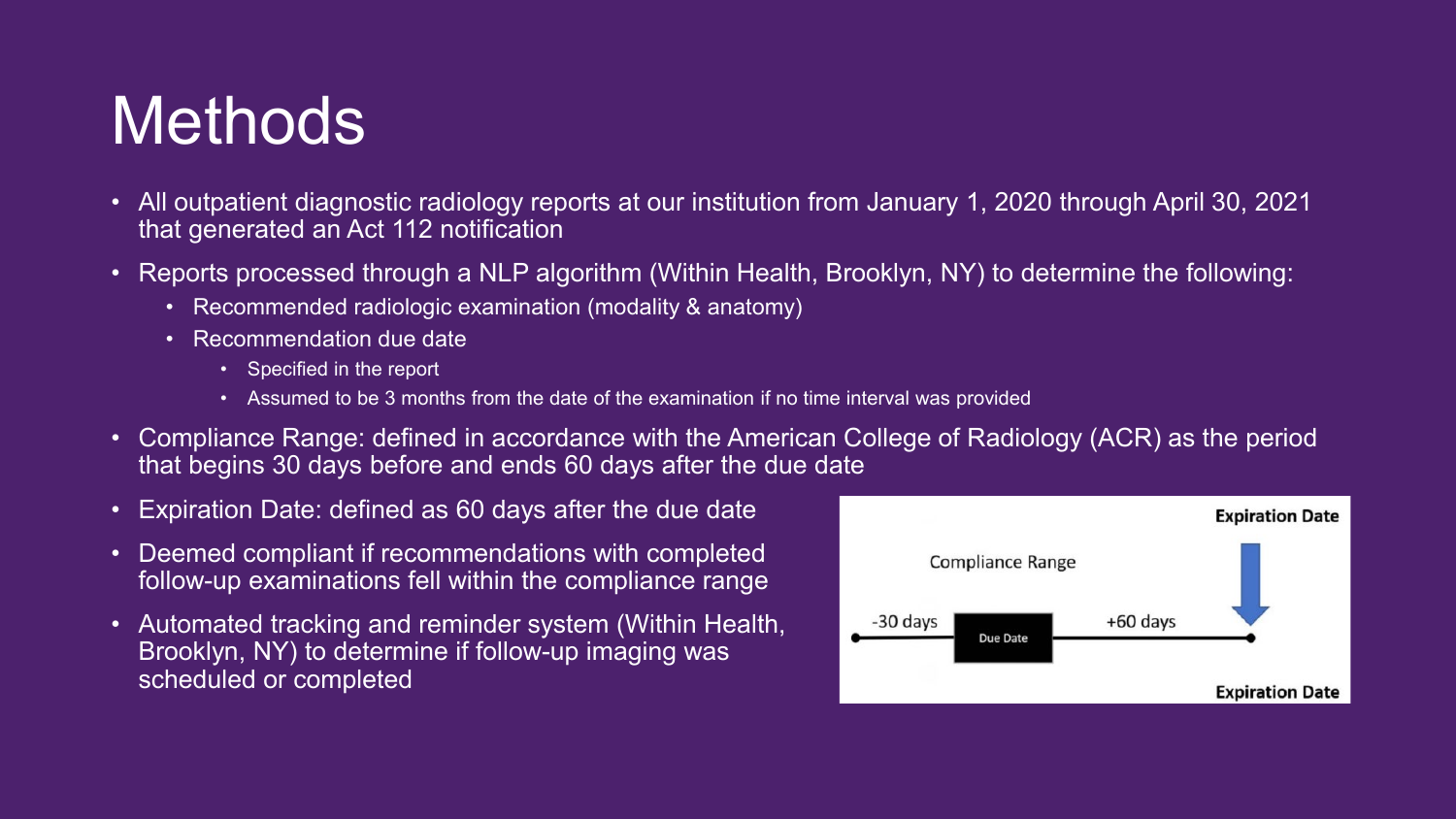|                                                                                                                              |                                                                                                                                                                                                                                                                                      | <b>Control Group</b>                                                                                                                                                                                                                                                                                                                                                            | <b>Intervention Group</b> |
|------------------------------------------------------------------------------------------------------------------------------|--------------------------------------------------------------------------------------------------------------------------------------------------------------------------------------------------------------------------------------------------------------------------------------|---------------------------------------------------------------------------------------------------------------------------------------------------------------------------------------------------------------------------------------------------------------------------------------------------------------------------------------------------------------------------------|---------------------------|
| Received initial Act 112 letter?                                                                                             |                                                                                                                                                                                                                                                                                      | <b>Yes</b>                                                                                                                                                                                                                                                                                                                                                                      | Yes                       |
| Received reminder messages?                                                                                                  |                                                                                                                                                                                                                                                                                      | <b>No</b>                                                                                                                                                                                                                                                                                                                                                                       | Yes                       |
| <b>Intervention Time Frame</b><br>(includes all recommendations with expiration dates in this period)                        |                                                                                                                                                                                                                                                                                      | January 1-February 28, 2021                                                                                                                                                                                                                                                                                                                                                     | March 1-April 30, 2021    |
| Oct<br><b>Nov</b><br>Feb<br><b>Dec</b><br>Jan<br>Oct Due<br><b>Control Group</b><br>Nov Due<br>Dec Due<br>Ian Due<br>Feb Due | Mar<br>Apr<br><b>Intervention Group</b><br>Mar Due<br>Apr Due<br>First messages sent                                                                                                                                                                                                 | <b>Outcome measures:</b><br>$\bullet$<br><b>Baseline compliance rate</b><br>$\bullet$<br>• At-risk population<br>Compliance rate in the at-risk population<br>$\bullet$<br>Differences in the compliance rates and<br>$\bullet$<br>percentages of compliance rate change<br>Fisher's exact test and chi-squared test<br>Statistical significance was set at P<0.05<br>$\bullet$ |                           |
| <b>Term</b>                                                                                                                  | <b>Definition</b>                                                                                                                                                                                                                                                                    |                                                                                                                                                                                                                                                                                                                                                                                 |                           |
| <b>Baseline Compliance Rate</b>                                                                                              | Patients that already had follow-up at the beginning of the designated time period<br>Helps to determine patients at risk of falling out of compliance for follow-up                                                                                                                 |                                                                                                                                                                                                                                                                                                                                                                                 |                           |
| <b>At-Risk Population</b>                                                                                                    | Patients approaching the end of the adherence range, excluding those already at compliance<br>Intervention group received a short message service (SMS) communication and then up to 3<br>additional notifications unless/until the follow-up examination was completed or scheduled |                                                                                                                                                                                                                                                                                                                                                                                 |                           |
| <b>Compliance at End of Adherence Range</b>                                                                                  | % of recommendations with completed or scheduled follow-ups at the end of the compliance period                                                                                                                                                                                      |                                                                                                                                                                                                                                                                                                                                                                                 |                           |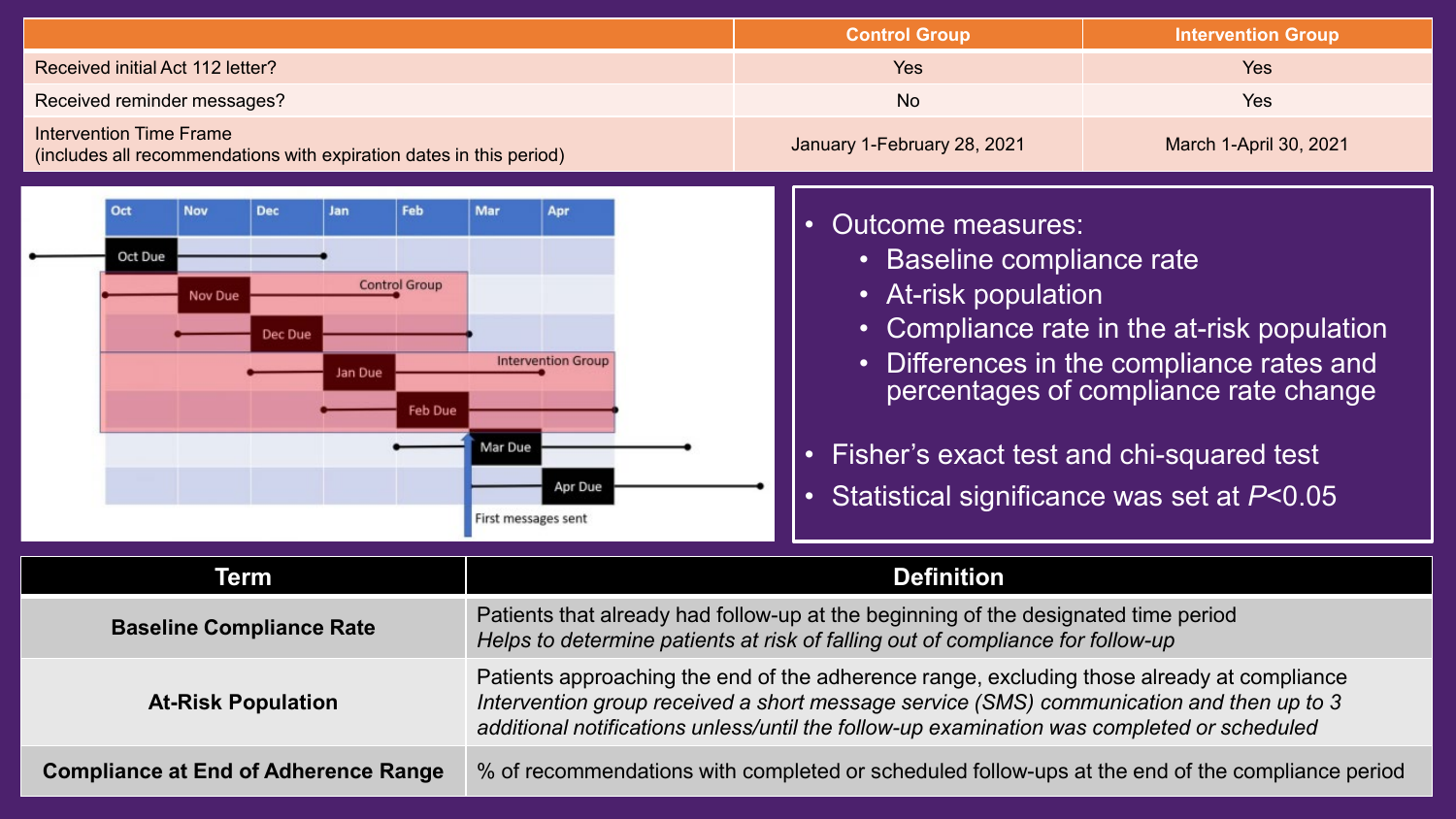#### Follow-Up Imaging Compliance Rates



Intervention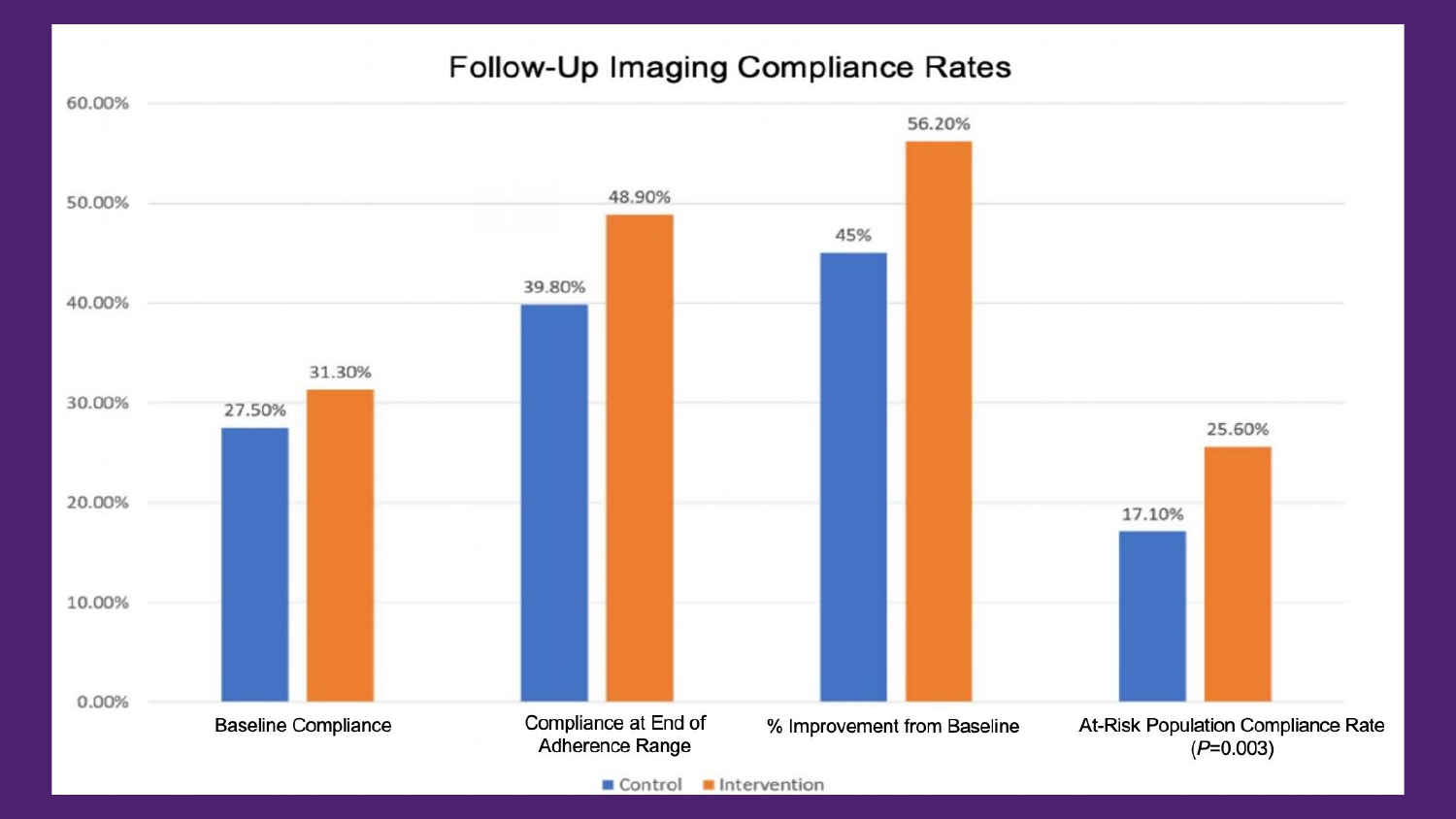### Limitations

- Only outpatients (PA Act 112)
- Heterogenous application of Act 112 amongst radiologists
	- *i.e., s*ome recommended follow-up > 3 months
- Not all patients can receive SMS reminders
	- Phone number provided does not belong mobile phone
	- Phone number listed belongs to a family member or friend
- Follow-up data
	- No visibility on follow-up performed at another institution
	- No visibility on compliance if follow-up is not clinically needed per referring provider
- Prior compliance data analysis performed on lung nodule follow-up and pre-COVID using different methodology with mPower analytics
- COVID increased quarantine restrictions and decreased hospital visits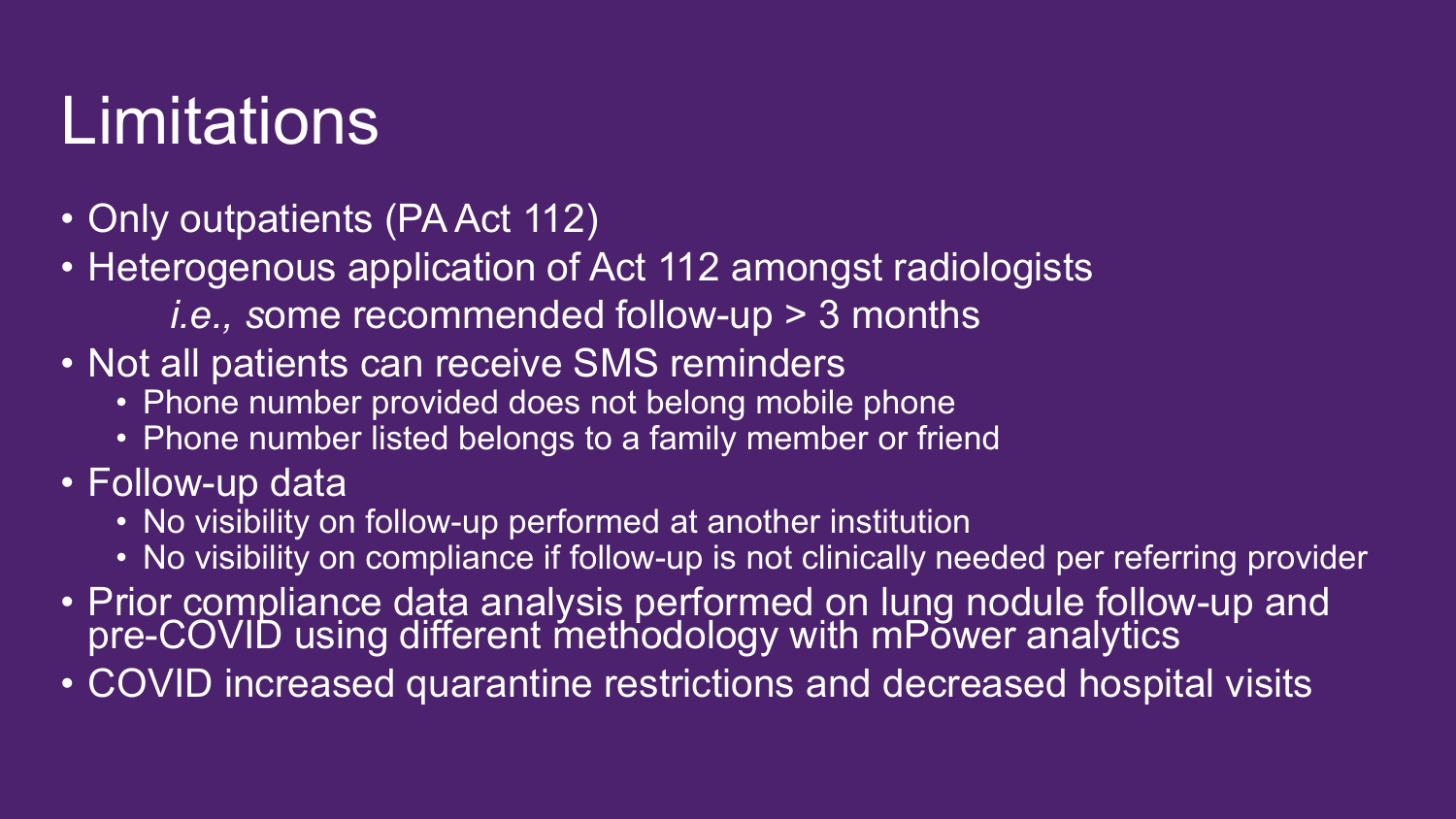#### **Conclusion**

- Implementation of a NLP algorithm and tracking and reminder system provides automation in identifying patients with follow-up imaging recommendations and distributing reminder notifications to patients regarding due or overdue follow-up recommendations.
- Compared to patients who were only informed of follow-up recommendations by a letter at the time of the initial examination, patients receiving additional reminder notifications had significant improvement in compliance with recommended follow-up imaging.